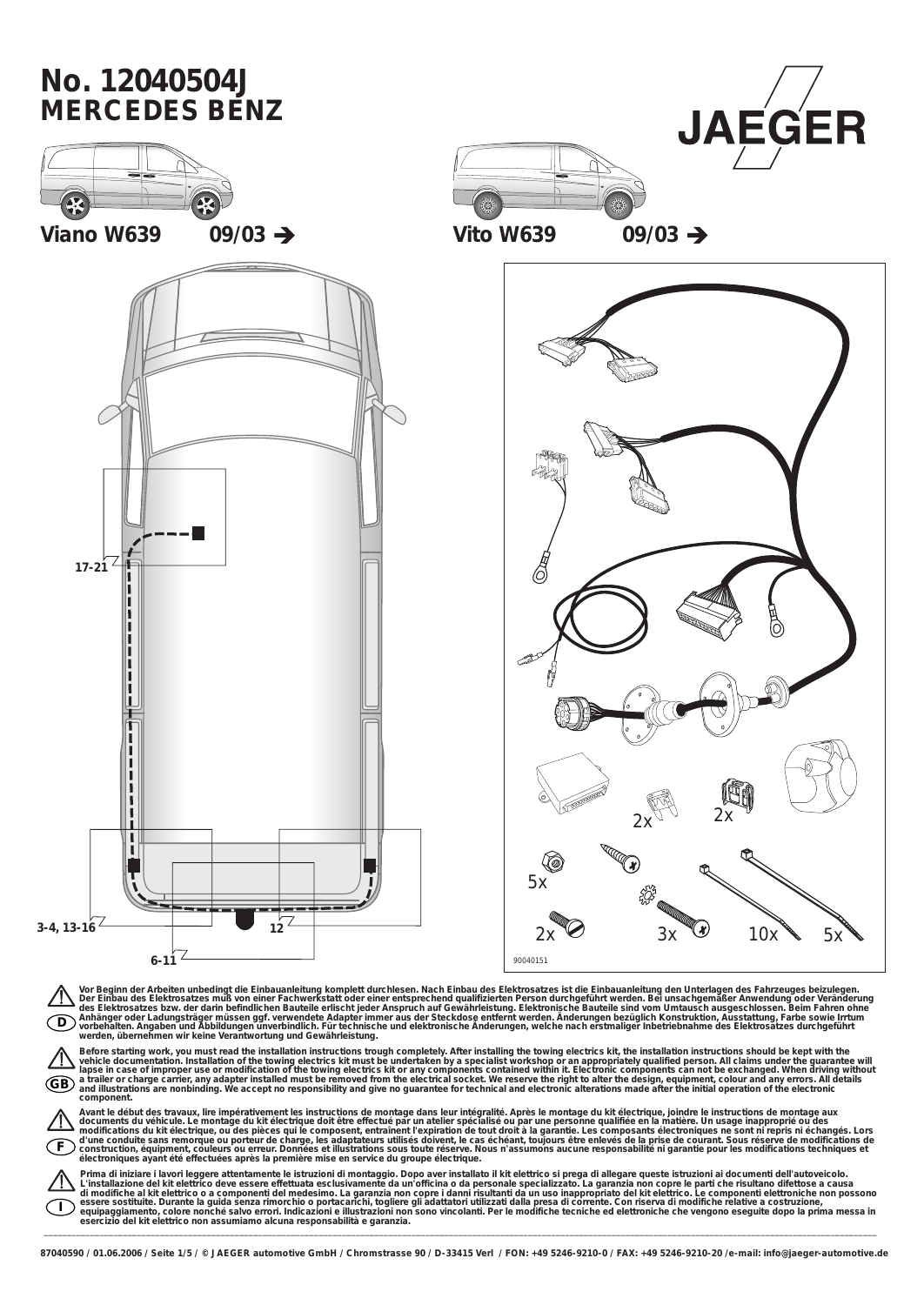

| ISO 1724 | belegung act bleekabse / maximule Ausgangsleistung<br>Socket configuration / Maximum power output<br>Correspondance des confacts de la prise / Puissance de sortie maximale<br>Abbinamento della presa / Uscita di alimentazione massima<br>Abbinamento della presa / Uscita di alimentazione |                |           |     |  |  |  |  |  |
|----------|-----------------------------------------------------------------------------------------------------------------------------------------------------------------------------------------------------------------------------------------------------------------------------------------------|----------------|-----------|-----|--|--|--|--|--|
|          |                                                                                                                                                                                                                                                                                               | 1/L            | 21W       |     |  |  |  |  |  |
|          | ⊙←                                                                                                                                                                                                                                                                                            | $\overline{c}$ | <b>WT</b> | 21W |  |  |  |  |  |
|          |                                                                                                                                                                                                                                                                                               | 3/31           | BR        |     |  |  |  |  |  |
|          |                                                                                                                                                                                                                                                                                               | 4/R            | BK/GN     | 21W |  |  |  |  |  |
|          |                                                                                                                                                                                                                                                                                               | $5/58 - R$     | GY/RD     | 52W |  |  |  |  |  |
|          | <b>STOP</b>                                                                                                                                                                                                                                                                                   | 6/54           | BK/RD     | 63W |  |  |  |  |  |
| 90040161 |                                                                                                                                                                                                                                                                                               | $7/58 - L$     | GY/BK     | 52W |  |  |  |  |  |









**87040590 / 01.06.2006 / Seite 2/5 / © JAEGER automotive GmbH / Chromstrasse 90 / D-33415 Verl / FON: +49 5246-9210-0 / FAX: +49 5246-9210-20 /e-mail: info@jaeger-automotive.de**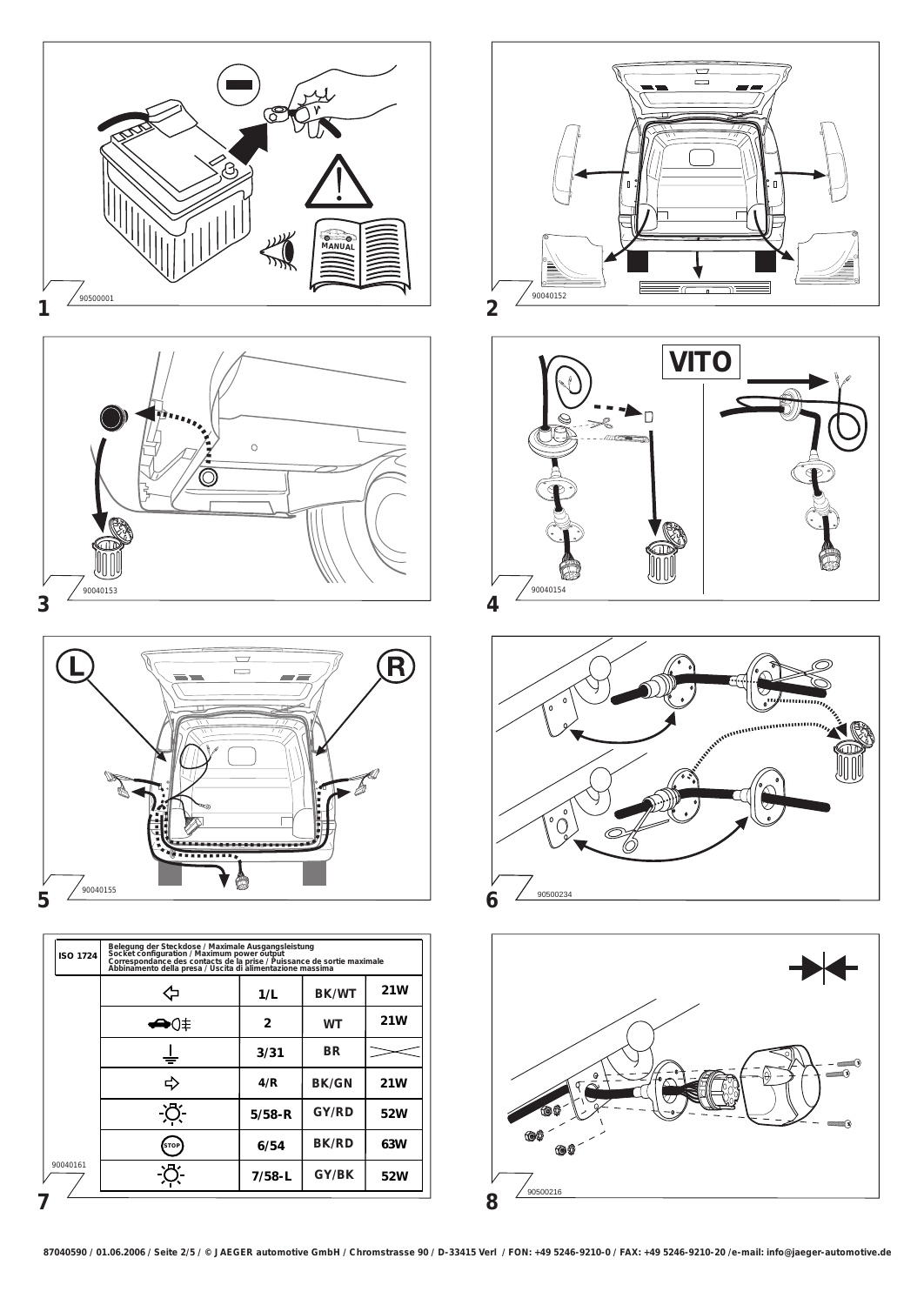



|          |           | GB)          | $\left( \mathbf{D}\right)$ | $\left[ \begin{smallmatrix} E\end{smallmatrix} \right]$ | F           | $\mathbf{I}$ | $\lceil P \rceil$ | (NL)         | <b>DR</b>   | $\left[\mathrm{N}\right]$ | $\left( S \right)$ | (FIN)     | (CZ)     | (H)            | $\bigoplus$    |
|----------|-----------|--------------|----------------------------|---------------------------------------------------------|-------------|--------------|-------------------|--------------|-------------|---------------------------|--------------------|-----------|----------|----------------|----------------|
|          | BK        | Black        | Schwarz                    | Negro                                                   | Noir        | Nero         | Preto             | Zwart        | Sort        | Svart                     | Svart              | Musta     | Cerná    | Fekete         | Czarny         |
|          | RD        | Red          | Rot                        | Rojo                                                    | Rouge       | Rosso        | Vermelho          | Rood         | Rød         | Rød                       | Röd                | Punainen  | Červená  | Piros          | Czerwony       |
|          | GN        | Green        | Grün                       | Verde                                                   | Vert        | Verde        | Verde             | Groen        | Grøn        | Grønt                     | Grön               | Vihreä    | Zelená   | Zöld           | Zielony        |
|          | <b>OR</b> | Orange       | Orange                     | Naranja                                                 | Orange      | Arancione    | Laranja           | Oranje       | Orange      | Orange                    | Orange             | Oranssi   | Oranžová | <b>Narancs</b> | Pomarańczowy   |
|          | <b>VT</b> | Violet       | Violett                    | Violeta                                                 | Violet      | Viola        | Violeta           | Violet       | Violet      | Fiolett                   | Violett            | Violetti  | Fialová  | Ibolya         | Fioletowy      |
|          | PK        | Pink         | Pink                       | Pink                                                    | Rose        | Rosa         | Cor-de-Rosa       | Paars        | Pink        | Pink                      | Rosa               | Pinkki    | Růžová   | Rózsaszín      | Różowy         |
|          | BL        | Blue         | Blau                       | Azul                                                    | Bleu        | Blu          | Azul              | Blauw        | Blà         | Blatt                     | Blà                | Sininen   | Modrá    | Kék            | Niebeski       |
|          | YL        | Yellow       | Gelb                       | Amarillo                                                | Jaune       | Giallo       | Amarelo           | Geel         | Gul         | Gult                      | Gul                | Keltainen | Žlutá    | Sárga          | Żólty          |
|          | <b>WT</b> | White        | Weiss                      | Blanco                                                  | Blanc       | Bianco       | <b>Branco</b>     | Wit          | Hvid        | Hvitt                     | Vit                | Valkoinen | Bílá     | Fehér          | Bialy          |
| 90500580 | <b>BR</b> | <b>Brown</b> | <b>Braun</b>               | Marrón                                                  | <b>Brun</b> | Marrone      | Marrom            | <b>Bruin</b> | <b>Brun</b> | <b>Brunt</b>              | <b>Brun</b>        | Ruskea    | Hnědá    | Barna          | <b>Brazowy</b> |
|          | GY        | Grey         | Grau                       | Gris                                                    | Gris        | Grigio       | Cinzento          | Grijs        | Grà         | Gratt                     | Grà                | Harmaa    | Šedá     | Szürke         | Szary          |
|          |           |              |                            |                                                         |             |              |                   |              |             |                           |                    |           |          |                |                |

**11**









**87040590 / 01.06.2006 / Seite 3/5 / © JAEGER automotive GmbH / Chromstrasse 90 / D-33415 Verl / FON: +49 5246-9210-0 / FAX: +49 5246-9210-20 /e-mail: info@jaeger-automotive.de**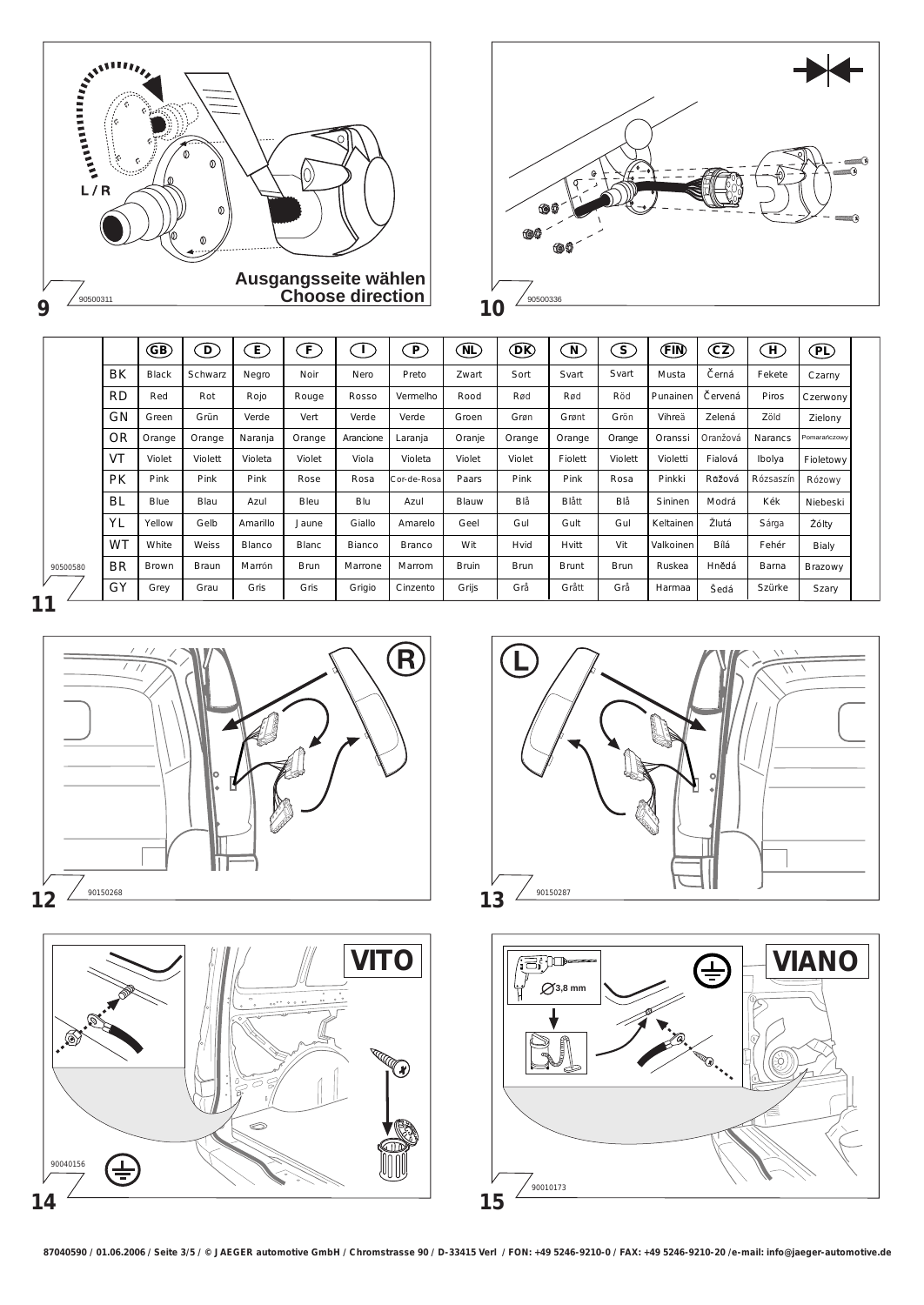